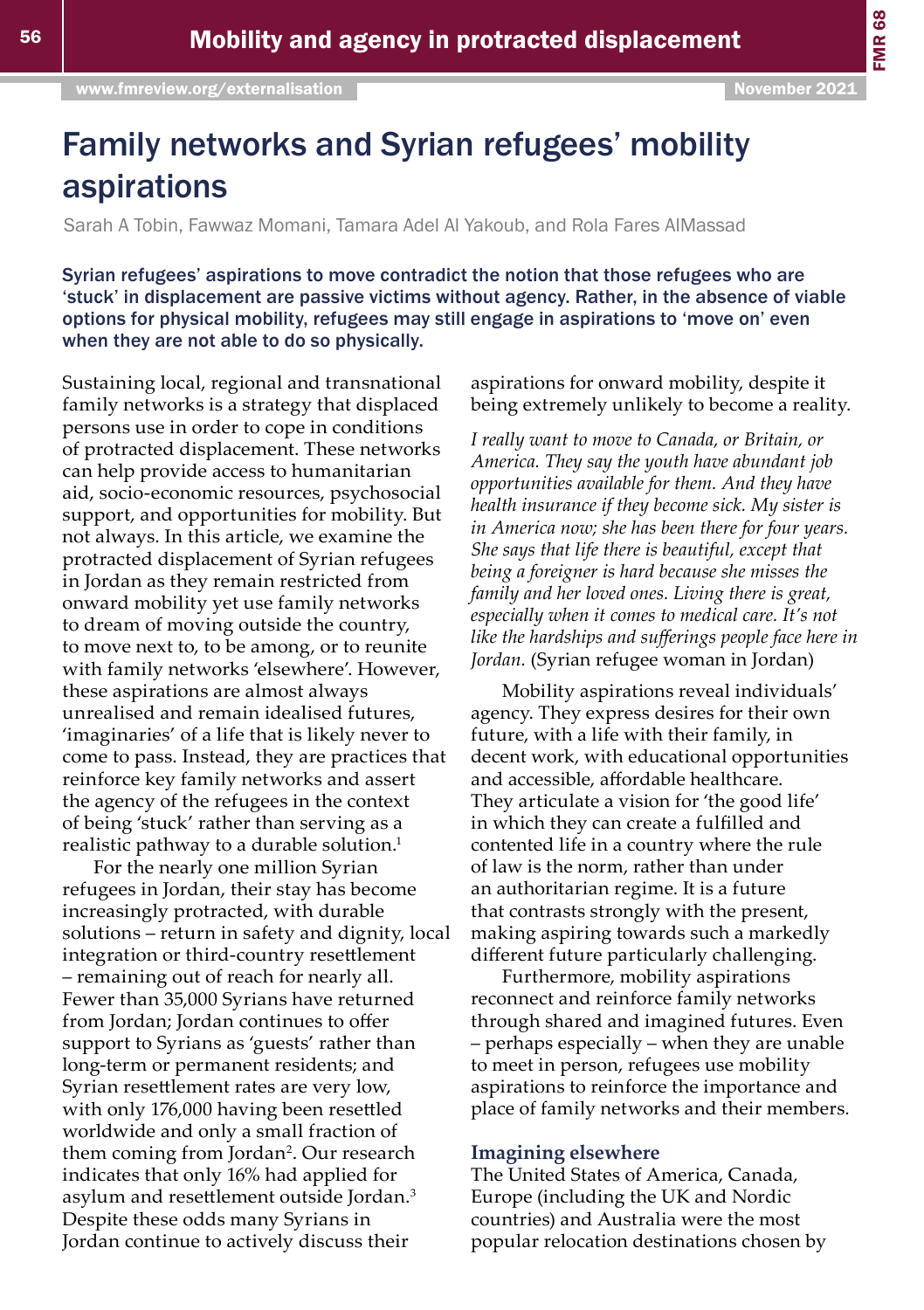those whom we interviewed. Ninety percent said that they desired to connect with and rekindle family networks outside Jordan. Comments such as this were relatively common: "We are thinking of moving, but we cannot afford it. We have no single country in mind, but we would choose Britain if we could." Another said, "Britain is my favourite, but if I had the chance to move to another country such as Canada or Germany, I would." These ill-defined, even interchangeable, North American and European destinations were described to us with vague and idealised images of a better life and lifestyles, with gardens and parks, better work opportunities and pay, and good educational opportunities. One woman said, "I want my kids to go back to school. I cannot afford to send them to private schools in Jordan… I wish I could move to the West to get better education for my children." These kinds of sentiments were common among the Syrians we surveyed and interviewed.

These ideas often came from family members who were already living in these locations. Interviewees' comments were often prefaced with "My relatives already in Britain [or whichever country] tell us…" Through social media, phone calls and family networks, family members shared a picture of a life abroad that was perhaps painted in an overly positive light and which hid some of the disadvantages and challenges. For example, one said, "My cousin is in Denmark. She does not pay house rent. The government supports them with everything." This family member appears to have neglected to say that the Danish government has been particularly tough on Syrians, even threatening to forcibly return some.

These kinds of statements reveal little about migration intentions, but much about the transnationally embedded nature of these family networks. Such statements also reveal the ways in which refugees can and do exist in multiple places simultaneously: they reside physically in Jordan but imagine being closer to a much beloved family member, being taken care

of, and receiving relief from the grinding nature of life in protracted displacement in Jordan. As one said, "I wish I could make it to Canada… My sister in Canada has got citizenship after four years, and she says that life there is different. Her kids are all in schools; they are doing very well. Here in

Jordan, it seems that I am losing my sons."

#### **The Case of Umm-Baha**

The case of Umm-Baha reveals the agent-centric nature of mobility aspirations, and the ways in which such practices reinforce family networks.

Umm-Baha is a married woman from Daraa, in southern Syria. She is in her late forties, has nine children and is a stay-athome mother. When conflict began, she and her family considered going to Jordan, assuming they would return after two or three months. Jordan was the first choice because Umm-Baha's husband knew the country well from frequent travel there and it was the closest option. Umm-Baha's husband and four oldest sons began preparing for the journey to Jordan; she and the rest of the children would follow later.

Umm-Baha's decisions about mobility were dictated by fear for her children's safety: she was afraid to stay in Syria with them, afraid to make the journey and endanger them, and afraid to be somewhere new where she would be unable to help them as they needed. As a result, she did not want to leave Syria. However, she changed her mind when one of her daughters was sexually assaulted, and several of her sons were arrested by the Assad regime. After their release, Umm-Baha's sons became more determined to leave for Jordan.

Initially Umm-Baha and five of her children settled near Irbid in northern Jordan, their rent paid for by the Norwegian Refugee Council. They would have liked to live closer to the city centre but the rent, water and electricity were too expensive; on the recommendations of relatives, they moved to the nearby city of Ramtha. Eight of the nine children now live in Ramtha, and Umm-Baha's husband,